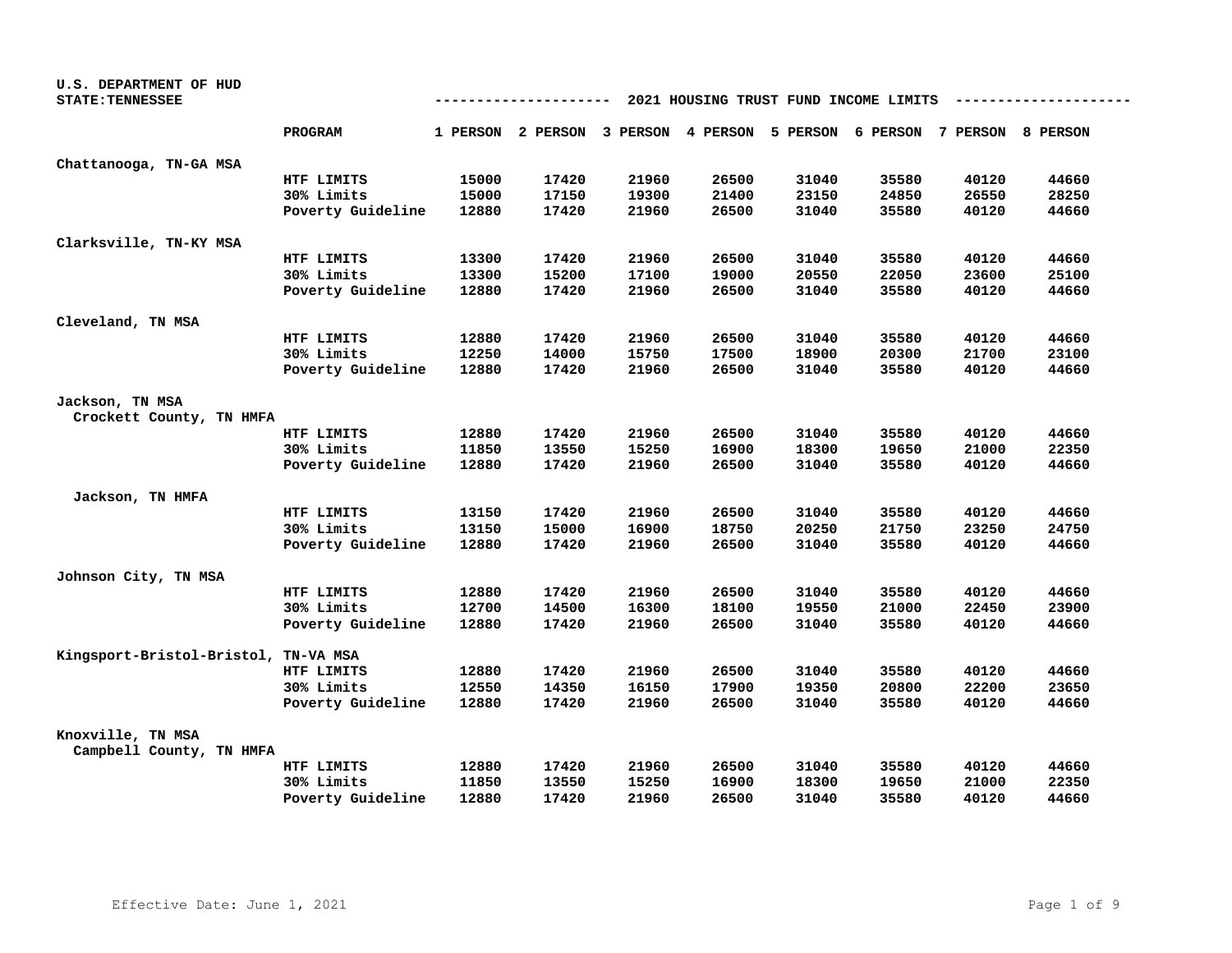| <b>U.S. DEPARTMENT OF HUD</b>                                       |                   |                                       |       |                                                                         |       |       |       |       |       |  |
|---------------------------------------------------------------------|-------------------|---------------------------------------|-------|-------------------------------------------------------------------------|-------|-------|-------|-------|-------|--|
| <b>STATE: TENNESSEE</b>                                             |                   | 2021 HOUSING TRUST FUND INCOME LIMITS |       |                                                                         |       |       |       |       |       |  |
|                                                                     | PROGRAM           |                                       |       | 1 PERSON 2 PERSON 3 PERSON 4 PERSON 5 PERSON 6 PERSON 7 PERSON 8 PERSON |       |       |       |       |       |  |
| Grainger County, TN HMFA                                            |                   |                                       |       |                                                                         |       |       |       |       |       |  |
|                                                                     | HTF LIMITS        | 12880                                 | 17420 | 21960                                                                   | 26500 | 31040 | 35580 | 40120 | 44660 |  |
|                                                                     | 30% Limits        | 11850                                 | 13550 | 15250                                                                   | 16900 | 18300 | 19650 | 21000 | 22350 |  |
|                                                                     | Poverty Guideline | 12880                                 | 17420 | 21960                                                                   | 26500 | 31040 | 35580 | 40120 | 44660 |  |
| Knoxville, TN HMFA                                                  |                   |                                       |       |                                                                         |       |       |       |       |       |  |
|                                                                     | HTF LIMITS        | 15350                                 | 17550 | 21960                                                                   | 26500 | 31040 | 35580 | 40120 | 44660 |  |
|                                                                     | 30% Limits        | 15350                                 | 17550 | 19750                                                                   | 21900 | 23700 | 25450 | 27200 | 28950 |  |
|                                                                     | Poverty Guideline | 12880                                 | 17420 | 21960                                                                   | 26500 | 31040 | 35580 | 40120 | 44660 |  |
| Morgan County, TN HMFA                                              |                   |                                       |       |                                                                         |       |       |       |       |       |  |
|                                                                     | HTF LIMITS        | 12880                                 | 17420 | 21960                                                                   | 26500 | 31040 | 35580 | 40120 | 44660 |  |
|                                                                     | 30% Limits        | 11850                                 | 13550 | 15250                                                                   | 16900 | 18300 | 19650 | 21000 | 22350 |  |
|                                                                     | Poverty Guideline | 12880                                 | 17420 | 21960                                                                   | 26500 | 31040 | 35580 | 40120 | 44660 |  |
| Roane County, TN HMFA                                               |                   |                                       |       |                                                                         |       |       |       |       |       |  |
|                                                                     | HTF LIMITS        | 13950                                 | 17420 | 21960                                                                   | 26500 | 31040 | 35580 | 40120 | 44660 |  |
|                                                                     | 30% Limits        | 13950                                 | 15950 | 17950                                                                   | 19900 | 21500 | 23100 | 24700 | 26300 |  |
|                                                                     | Poverty Guideline | 12880                                 | 17420 | 21960                                                                   | 26500 | 31040 | 35580 | 40120 | 44660 |  |
| Memphis, TN-MS-AR MSA                                               |                   |                                       |       |                                                                         |       |       |       |       |       |  |
| Memphis, TN-MS-AR HMFA                                              |                   |                                       |       |                                                                         |       |       |       |       |       |  |
|                                                                     | HTF LIMITS        | 14450                                 | 17420 | 21960                                                                   | 26500 | 31040 | 35580 | 40120 | 44660 |  |
|                                                                     | 30% Limits        | 14450                                 | 16500 | 18550                                                                   | 20600 | 22250 | 23900 | 25550 | 27200 |  |
|                                                                     | Poverty Guideline | 12880                                 | 17420 | 21960                                                                   | 26500 | 31040 | 35580 | 40120 | 44660 |  |
| Morristown, TN MSA                                                  |                   |                                       |       |                                                                         |       |       |       |       |       |  |
|                                                                     | HTF LIMITS        | 12880                                 | 17420 | 21960                                                                   | 26500 | 31040 | 35580 | 40120 | 44660 |  |
|                                                                     | 30% Limits        | 12250                                 | 14000 | 15750                                                                   | 17450 | 18850 | 20250 | 21650 | 23050 |  |
|                                                                     | Poverty Guideline | 12880                                 | 17420 | 21960                                                                   | 26500 | 31040 | 35580 | 40120 | 44660 |  |
| Nashville-Davidson-Murfreesboro-Franklin<br>Hickman County, TN HMFA |                   |                                       |       |                                                                         |       |       |       |       |       |  |
|                                                                     | HTF LIMITS        | 12880                                 | 17420 | 21960                                                                   | 26500 | 31040 | 35580 | 40120 | 44660 |  |
|                                                                     | 30% Limits        | 11850                                 | 13550 | 15250                                                                   | 16900 | 18300 | 19650 | 21000 | 22350 |  |
|                                                                     | Poverty Guideline | 12880                                 | 17420 | 21960                                                                   | 26500 | 31040 | 35580 | 40120 | 44660 |  |
| Macon County, TN HMFA                                               |                   |                                       |       |                                                                         |       |       |       |       |       |  |
|                                                                     | HTF LIMITS        | 12880                                 | 17420 | 21960                                                                   | 26500 | 31040 | 35580 | 40120 | 44660 |  |
|                                                                     | 30% Limits        | 11850                                 | 13550 | 15250                                                                   | 16900 | 18300 | 19650 | 21000 | 22350 |  |
|                                                                     | Poverty Guideline | 12880                                 | 17420 | 21960                                                                   | 26500 | 31040 | 35580 | 40120 | 44660 |  |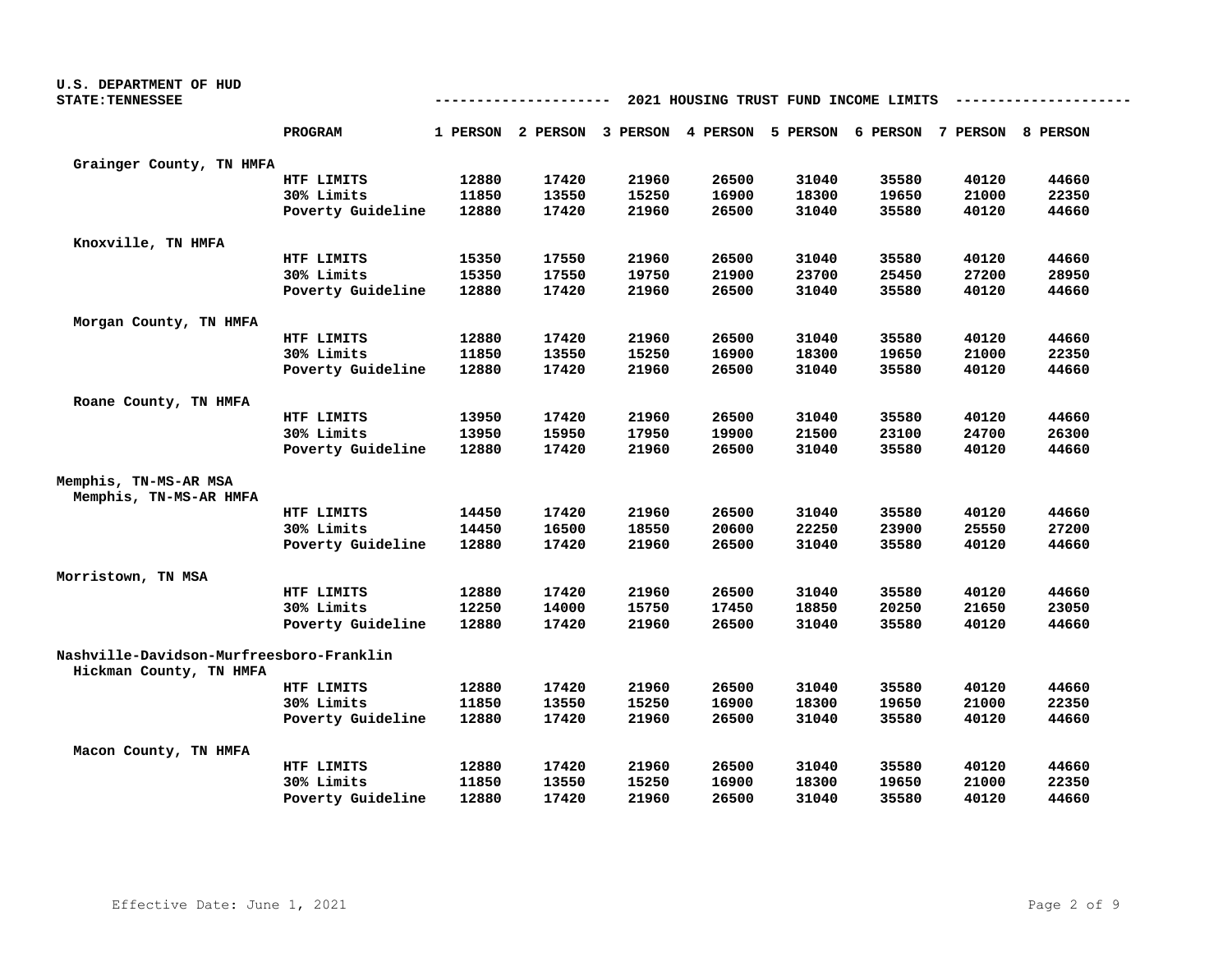| U.S. DEPARTMENT OF HUD                              |                   |       |             |                                     |       |       |                                       |       |       |
|-----------------------------------------------------|-------------------|-------|-------------|-------------------------------------|-------|-------|---------------------------------------|-------|-------|
| <b>STATE: TENNESSEE</b>                             |                   |       | ----------- |                                     |       |       | 2021 HOUSING TRUST FUND INCOME LIMITS |       |       |
|                                                     | PROGRAM           |       |             | 1 PERSON 2 PERSON 3 PERSON 4 PERSON |       |       | 5 PERSON 6 PERSON 7 PERSON 8 PERSON   |       |       |
| Maury County, TN HMFA                               |                   |       |             |                                     |       |       |                                       |       |       |
|                                                     | HTF LIMITS        | 13950 | 17420       | 21960                               | 26500 | 31040 | 35580                                 | 40120 | 44660 |
|                                                     | 30% Limits        | 13950 | 15950       | 17950                               | 19900 | 21500 | 23100                                 | 24700 | 26300 |
|                                                     | Poverty Guideline | 12880 | 17420       | 21960                               | 26500 | 31040 | 35580                                 | 40120 | 44660 |
| Nashville-Davidson--Murfreesboro--Franklin, TN HMFA |                   |       |             |                                     |       |       |                                       |       |       |
|                                                     | HTF LIMITS        | 17750 | 20250       | 22800                               | 26500 | 31040 | 35580                                 | 40120 | 44660 |
|                                                     | 30% Limits        | 17750 | 20250       | 22800                               | 25300 | 27350 | 29350                                 | 31400 | 33400 |
|                                                     | Poverty Guideline | 12880 | 17420       | 21960                               | 26500 | 31040 | 35580                                 | 40120 | 44660 |
| Smith County, TN HMFA                               |                   |       |             |                                     |       |       |                                       |       |       |
|                                                     | HTF LIMITS        | 12880 | 17420       | 21960                               | 26500 | 31040 | 35580                                 | 40120 | 44660 |
|                                                     | 30% Limits        | 12400 | 14150       | 15900                               | 17650 | 19100 | 20500                                 | 21900 | 23300 |
|                                                     | Poverty Guideline | 12880 | 17420       | 21960                               | 26500 | 31040 | 35580                                 | 40120 | 44660 |
| Bedford County, TN                                  |                   |       |             |                                     |       |       |                                       |       |       |
|                                                     | HTF LIMITS        | 12880 | 17420       | 21960                               | 26500 | 31040 | 35580                                 | 40120 | 44660 |
|                                                     | 30% Limits        | 11850 | 13550       | 15250                               | 16900 | 18300 | 19650                                 | 21000 | 22350 |
|                                                     | Poverty Guideline | 12880 | 17420       | 21960                               | 26500 | 31040 | 35580                                 | 40120 | 44660 |
| Benton County, TN                                   |                   |       |             |                                     |       |       |                                       |       |       |
|                                                     | HTF LIMITS        | 12880 | 17420       | 21960                               | 26500 | 31040 | 35580                                 | 40120 | 44660 |
|                                                     | 30% Limits        | 11850 | 13550       | 15250                               | 16900 | 18300 | 19650                                 | 21000 | 22350 |
|                                                     | Poverty Guideline | 12880 | 17420       | 21960                               | 26500 | 31040 | 35580                                 | 40120 | 44660 |
| Bledsoe County, TN                                  |                   |       |             |                                     |       |       |                                       |       |       |
|                                                     | HTF LIMITS        | 12880 | 17420       | 21960                               | 26500 | 31040 | 35580                                 | 40120 | 44660 |
|                                                     | 30% Limits        | 11850 | 13550       | 15250                               | 16900 | 18300 | 19650                                 | 21000 | 22350 |
|                                                     | Poverty Guideline | 12880 | 17420       | 21960                               | 26500 | 31040 | 35580                                 | 40120 | 44660 |
| Carroll County, TN                                  |                   |       |             |                                     |       |       |                                       |       |       |
|                                                     | HTF LIMITS        | 12880 | 17420       | 21960                               | 26500 | 31040 | 35580                                 | 40120 | 44660 |
|                                                     | 30% Limits        | 11850 | 13550       | 15250                               | 16900 | 18300 | 19650                                 | 21000 | 22350 |
|                                                     | Poverty Guideline | 12880 | 17420       | 21960                               | 26500 | 31040 | 35580                                 | 40120 | 44660 |
| Claiborne County, TN                                |                   |       |             |                                     |       |       |                                       |       |       |
|                                                     | HTF LIMITS        | 12880 | 17420       | 21960                               | 26500 | 31040 | 35580                                 | 40120 | 44660 |
|                                                     | 30% Limits        | 11850 | 13550       | 15250                               | 16900 | 18300 | 19650                                 | 21000 | 22350 |
|                                                     | Poverty Guideline | 12880 | 17420       | 21960                               | 26500 | 31040 | 35580                                 | 40120 | 44660 |
| Clay County, TN                                     |                   |       |             |                                     |       |       |                                       |       |       |
|                                                     | HTF LIMITS        | 12880 | 17420       | 21960                               | 26500 | 31040 | 35580                                 | 40120 | 44660 |
|                                                     | 30% Limits        | 11850 | 13550       | 15250                               | 16900 | 18300 | 19650                                 | 21000 | 22350 |
|                                                     | Poverty Guideline | 12880 | 17420       | 21960                               | 26500 | 31040 | 35580                                 | 40120 | 44660 |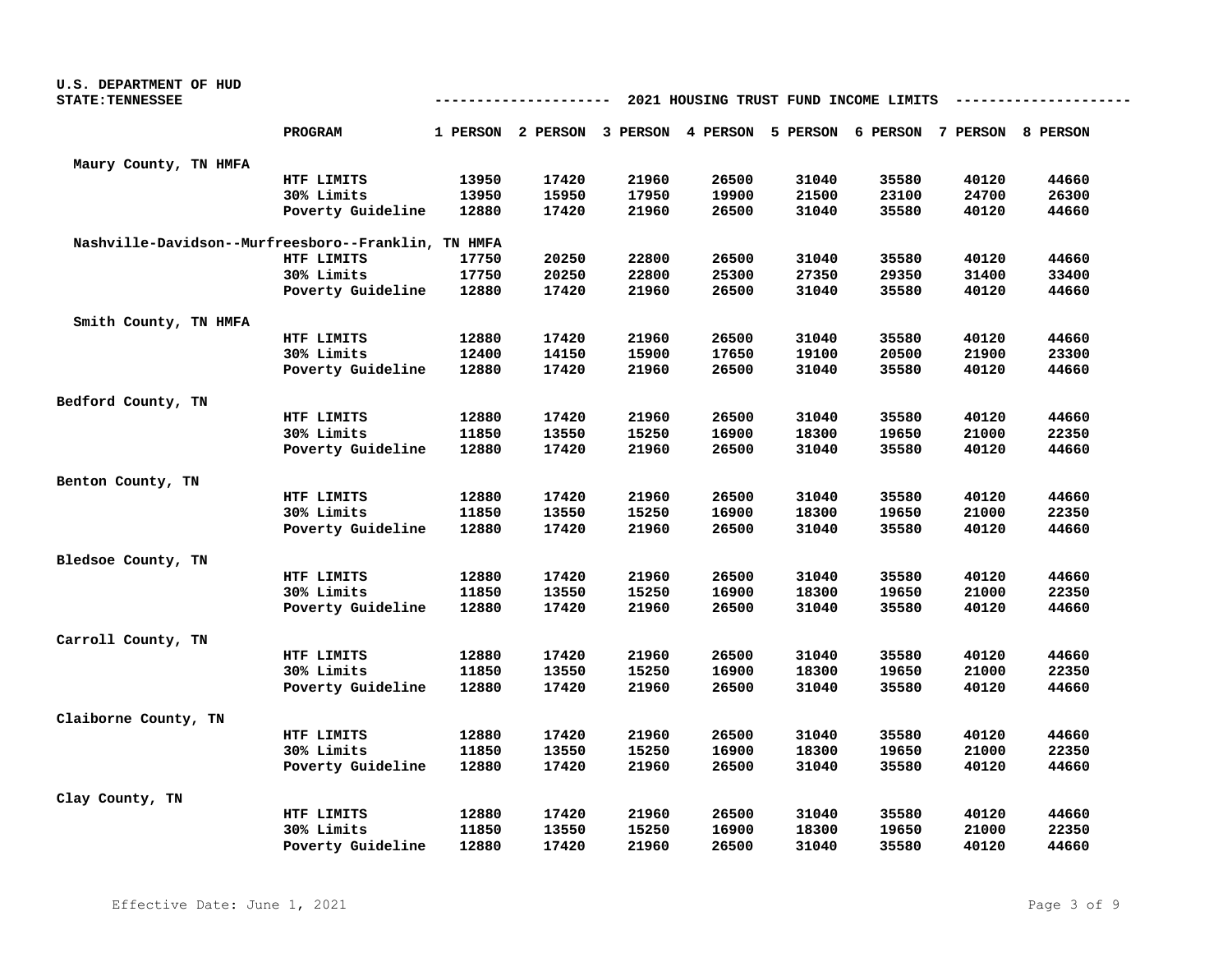| U.S. DEPARTMENT OF HUD<br><b>STATE: TENNESSEE</b> | 2021 HOUSING TRUST FUND INCOME LIMITS |       |       |       |       |       |                                                                         |       |       |
|---------------------------------------------------|---------------------------------------|-------|-------|-------|-------|-------|-------------------------------------------------------------------------|-------|-------|
|                                                   | <b>PROGRAM</b>                        |       |       |       |       |       | 1 PERSON 2 PERSON 3 PERSON 4 PERSON 5 PERSON 6 PERSON 7 PERSON 8 PERSON |       |       |
| Cocke County, TN                                  |                                       |       |       |       |       |       |                                                                         |       |       |
|                                                   | HTF LIMITS                            | 12880 | 17420 | 21960 | 26500 | 31040 | 35580                                                                   | 40120 | 44660 |
|                                                   | 30% Limits                            | 11850 | 13550 | 15250 | 16900 | 18300 | 19650                                                                   | 21000 | 22350 |
|                                                   | Poverty Guideline                     | 12880 | 17420 | 21960 | 26500 | 31040 | 35580                                                                   | 40120 | 44660 |
| Coffee County, TN                                 |                                       |       |       |       |       |       |                                                                         |       |       |
|                                                   | HTF LIMITS                            | 13050 | 17420 | 21960 | 26500 | 31040 | 35580                                                                   | 40120 | 44660 |
|                                                   | 30% Limits                            | 13050 | 14900 | 16750 | 18600 | 20100 | 21600                                                                   | 23100 | 24600 |
|                                                   | Poverty Guideline                     | 12880 | 17420 | 21960 | 26500 | 31040 | 35580                                                                   | 40120 | 44660 |
| Cumberland County, TN                             |                                       |       |       |       |       |       |                                                                         |       |       |
|                                                   | HTF LIMITS                            | 12880 | 17420 | 21960 | 26500 | 31040 | 35580                                                                   | 40120 | 44660 |
|                                                   | 30% Limits                            | 11850 | 13550 | 15250 | 16900 | 18300 | 19650                                                                   | 21000 | 22350 |
|                                                   | Poverty Guideline                     | 12880 | 17420 | 21960 | 26500 | 31040 | 35580                                                                   | 40120 | 44660 |
| DeKalb County, TN                                 |                                       |       |       |       |       |       |                                                                         |       |       |
|                                                   | HTF LIMITS                            | 12880 | 17420 | 21960 | 26500 | 31040 | 35580                                                                   | 40120 | 44660 |
|                                                   | 30% Limits                            | 11850 | 13550 | 15250 | 16900 | 18300 | 19650                                                                   | 21000 | 22350 |
|                                                   | Poverty Guideline                     | 12880 | 17420 | 21960 | 26500 | 31040 | 35580                                                                   | 40120 | 44660 |
| Decatur County, TN                                |                                       |       |       |       |       |       |                                                                         |       |       |
|                                                   | HTF LIMITS                            | 12880 | 17420 | 21960 | 26500 | 31040 | 35580                                                                   | 40120 | 44660 |
|                                                   | 30% Limits                            | 11850 | 13550 | 15250 | 16900 | 18300 | 19650                                                                   | 21000 | 22350 |
|                                                   | Poverty Guideline                     | 12880 | 17420 | 21960 | 26500 | 31040 | 35580                                                                   | 40120 | 44660 |
| Dyer County, TN                                   |                                       |       |       |       |       |       |                                                                         |       |       |
|                                                   | HTF LIMITS                            | 12880 | 17420 | 21960 | 26500 | 31040 | 35580                                                                   | 40120 | 44660 |
|                                                   | 30% Limits                            | 11850 | 13550 | 15250 | 16900 | 18300 | 19650                                                                   | 21000 | 22350 |
|                                                   | Poverty Guideline                     | 12880 | 17420 | 21960 | 26500 | 31040 | 35580                                                                   | 40120 | 44660 |
| Fentress County, TN                               |                                       |       |       |       |       |       |                                                                         |       |       |
|                                                   | HTF LIMITS                            | 12880 | 17420 | 21960 | 26500 | 31040 | 35580                                                                   | 40120 | 44660 |
|                                                   | 30% Limits                            | 11850 | 13550 | 15250 | 16900 | 18300 | 19650                                                                   | 21000 | 22350 |
|                                                   | Poverty Guideline                     | 12880 | 17420 | 21960 | 26500 | 31040 | 35580                                                                   | 40120 | 44660 |
| Franklin County, TN                               |                                       |       |       |       |       |       |                                                                         |       |       |
|                                                   | HTF LIMITS                            | 12880 | 17420 | 21960 | 26500 | 31040 | 35580                                                                   | 40120 | 44660 |
|                                                   | 30% Limits                            | 12500 | 14300 | 16100 | 17850 | 19300 | 20750                                                                   | 22150 | 23600 |
|                                                   | Poverty Guideline                     | 12880 | 17420 | 21960 | 26500 | 31040 | 35580                                                                   | 40120 | 44660 |
| Gibson County, TN                                 |                                       |       |       |       |       |       |                                                                         |       |       |
|                                                   | HTF LIMITS                            | 12880 | 17420 | 21960 | 26500 | 31040 | 35580                                                                   | 40120 | 44660 |
|                                                   | 30% Limits                            | 11850 | 13550 | 15250 | 16900 | 18300 | 19650                                                                   | 21000 | 22350 |
|                                                   | Poverty Guideline                     | 12880 | 17420 | 21960 | 26500 | 31040 | 35580                                                                   | 40120 | 44660 |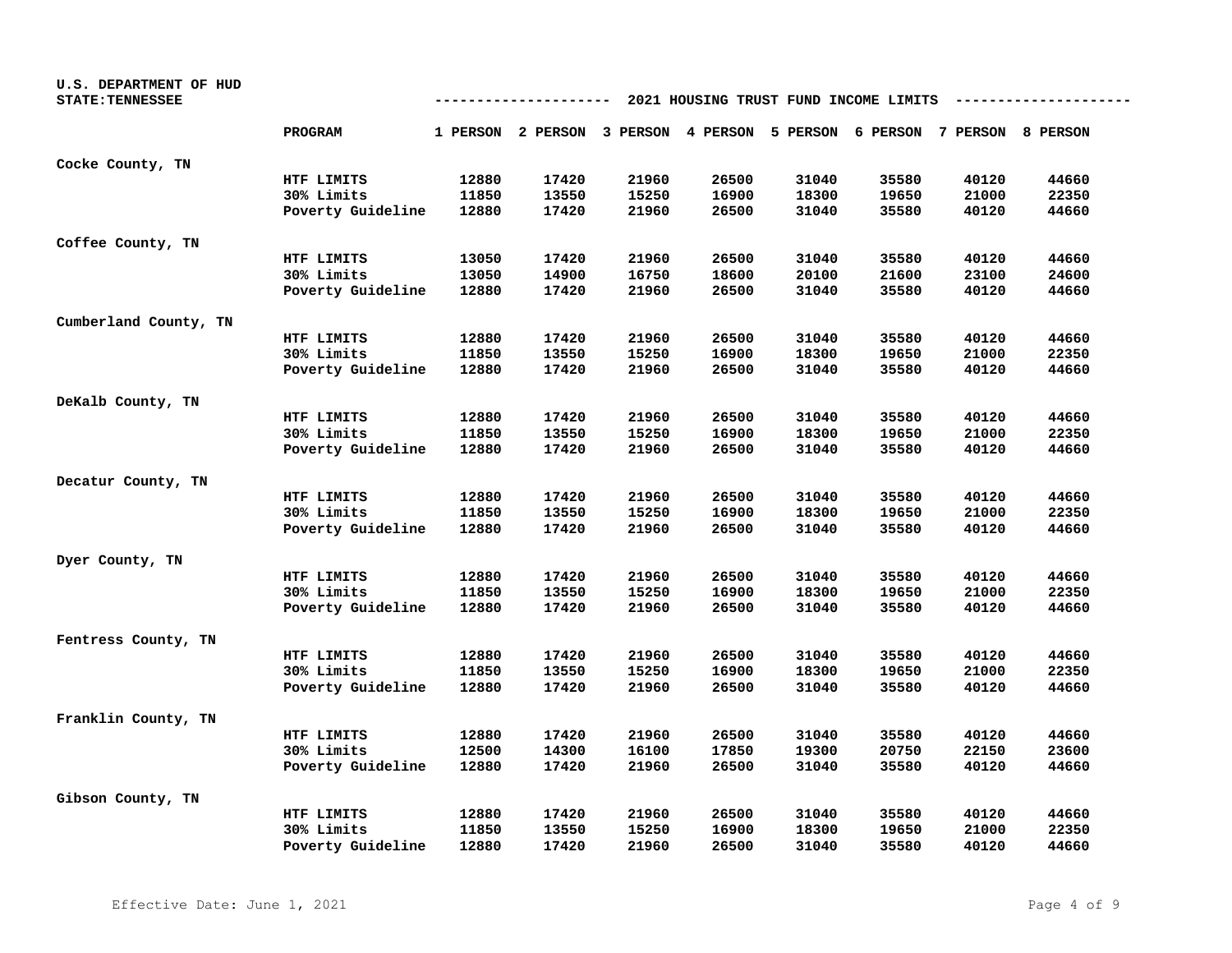| U.S. DEPARTMENT OF HUD<br><b>STATE: TENNESSEE</b> | 2021 HOUSING TRUST FUND INCOME LIMITS |       |       |       |       |       |                                                                         |       |       |
|---------------------------------------------------|---------------------------------------|-------|-------|-------|-------|-------|-------------------------------------------------------------------------|-------|-------|
|                                                   | PROGRAM                               |       |       |       |       |       | 1 PERSON 2 PERSON 3 PERSON 4 PERSON 5 PERSON 6 PERSON 7 PERSON 8 PERSON |       |       |
| Giles County, TN                                  |                                       |       |       |       |       |       |                                                                         |       |       |
|                                                   | HTF LIMITS                            | 12880 | 17420 | 21960 | 26500 | 31040 | 35580                                                                   | 40120 | 44660 |
|                                                   | 30% Limits                            | 12650 | 14450 | 16250 | 18050 | 19500 | 20950                                                                   | 22400 | 23850 |
|                                                   | Poverty Guideline                     | 12880 | 17420 | 21960 | 26500 | 31040 | 35580                                                                   | 40120 | 44660 |
| Greene County, TN                                 |                                       |       |       |       |       |       |                                                                         |       |       |
|                                                   | HTF LIMITS                            | 12880 | 17420 | 21960 | 26500 | 31040 | 35580                                                                   | 40120 | 44660 |
|                                                   | 30% Limits                            | 12100 | 13800 | 15550 | 17250 | 18650 | 20050                                                                   | 21400 | 22800 |
|                                                   | Poverty Guideline                     | 12880 | 17420 | 21960 | 26500 | 31040 | 35580                                                                   | 40120 | 44660 |
| Grundy County, TN                                 |                                       |       |       |       |       |       |                                                                         |       |       |
|                                                   | HTF LIMITS                            | 12880 | 17420 | 21960 | 26500 | 31040 | 35580                                                                   | 40120 | 44660 |
|                                                   | 30% Limits                            | 11850 | 13550 | 15250 | 16900 | 18300 | 19650                                                                   | 21000 | 22350 |
|                                                   | Poverty Guideline                     | 12880 | 17420 | 21960 | 26500 | 31040 | 35580                                                                   | 40120 | 44660 |
| Hancock County, TN                                |                                       |       |       |       |       |       |                                                                         |       |       |
|                                                   | HTF LIMITS                            | 12880 | 17420 | 21960 | 26500 | 31040 | 35580                                                                   | 40120 | 44660 |
|                                                   | 30% Limits                            | 11850 | 13550 | 15250 | 16900 | 18300 | 19650                                                                   | 21000 | 22350 |
|                                                   | Poverty Guideline                     | 12880 | 17420 | 21960 | 26500 | 31040 | 35580                                                                   | 40120 | 44660 |
| Hardeman County, TN                               |                                       |       |       |       |       |       |                                                                         |       |       |
|                                                   | HTF LIMITS                            | 12880 | 17420 | 21960 | 26500 | 31040 | 35580                                                                   | 40120 | 44660 |
|                                                   | 30% Limits                            | 11850 | 13550 | 15250 | 16900 | 18300 | 19650                                                                   | 21000 | 22350 |
|                                                   | Poverty Guideline                     | 12880 | 17420 | 21960 | 26500 | 31040 | 35580                                                                   | 40120 | 44660 |
| Hardin County, TN                                 |                                       |       |       |       |       |       |                                                                         |       |       |
|                                                   | HTF LIMITS                            | 12880 | 17420 | 21960 | 26500 | 31040 | 35580                                                                   | 40120 | 44660 |
|                                                   | 30% Limits                            | 11850 | 13550 | 15250 | 16900 | 18300 | 19650                                                                   | 21000 | 22350 |
|                                                   | Poverty Guideline                     | 12880 | 17420 | 21960 | 26500 | 31040 | 35580                                                                   | 40120 | 44660 |
| Haywood County, TN                                |                                       |       |       |       |       |       |                                                                         |       |       |
|                                                   | HTF LIMITS                            | 12880 | 17420 | 21960 | 26500 | 31040 | 35580                                                                   | 40120 | 44660 |
|                                                   | 30% Limits                            | 11850 | 13550 | 15250 | 16900 | 18300 | 19650                                                                   | 21000 | 22350 |
|                                                   | Poverty Guideline                     | 12880 | 17420 | 21960 | 26500 | 31040 | 35580                                                                   | 40120 | 44660 |
| Henderson County, TN                              |                                       |       |       |       |       |       |                                                                         |       |       |
|                                                   | HTF LIMITS                            | 12880 | 17420 | 21960 | 26500 | 31040 | 35580                                                                   | 40120 | 44660 |
|                                                   | 30% Limits                            | 11900 | 13600 | 15300 | 16950 | 18350 | 19700                                                                   | 21050 | 22400 |
|                                                   | Poverty Guideline                     | 12880 | 17420 | 21960 | 26500 | 31040 | 35580                                                                   | 40120 | 44660 |
| Henry County, TN                                  |                                       |       |       |       |       |       |                                                                         |       |       |
|                                                   | HTF LIMITS                            | 12880 | 17420 | 21960 | 26500 | 31040 | 35580                                                                   | 40120 | 44660 |
|                                                   | 30% Limits                            | 11850 | 13550 | 15250 | 16900 | 18300 | 19650                                                                   | 21000 | 22350 |
|                                                   | Poverty Guideline                     | 12880 | 17420 | 21960 | 26500 | 31040 | 35580                                                                   | 40120 | 44660 |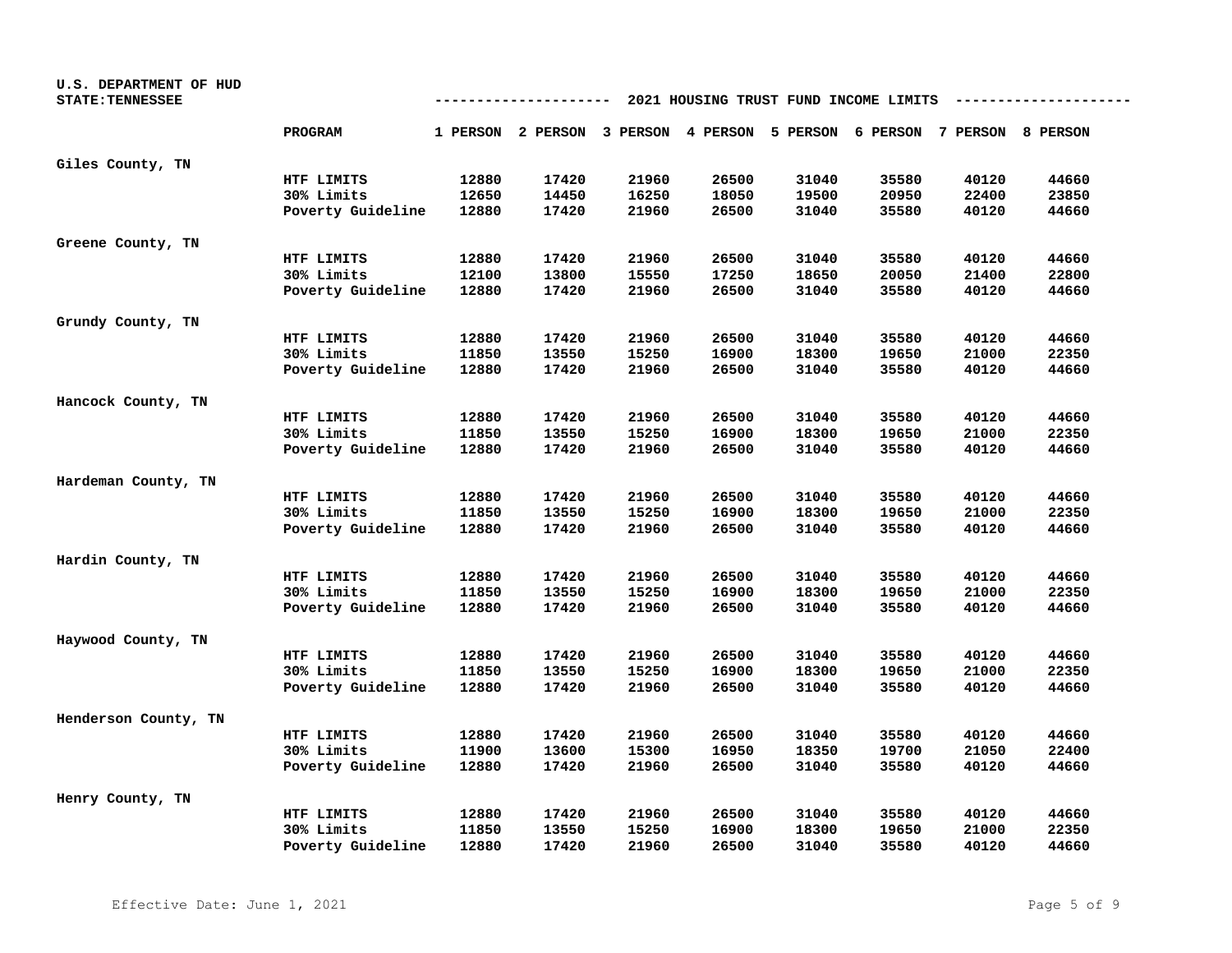| U.S. DEPARTMENT OF HUD<br><b>STATE: TENNESSEE</b> | 2021 HOUSING TRUST FUND INCOME LIMITS |       |       |       |                                                                         |       |       |       |       |  |
|---------------------------------------------------|---------------------------------------|-------|-------|-------|-------------------------------------------------------------------------|-------|-------|-------|-------|--|
|                                                   | <b>PROGRAM</b>                        |       |       |       | 1 PERSON 2 PERSON 3 PERSON 4 PERSON 5 PERSON 6 PERSON 7 PERSON 8 PERSON |       |       |       |       |  |
| Houston County, TN                                |                                       |       |       |       |                                                                         |       |       |       |       |  |
|                                                   | HTF LIMITS                            | 12880 | 17420 | 21960 | 26500                                                                   | 31040 | 35580 | 40120 | 44660 |  |
|                                                   | 30% Limits                            | 11850 | 13550 | 15250 | 16900                                                                   | 18300 | 19650 | 21000 | 22350 |  |
|                                                   | Poverty Guideline                     | 12880 | 17420 | 21960 | 26500                                                                   | 31040 | 35580 | 40120 | 44660 |  |
| Humphreys County, TN                              |                                       |       |       |       |                                                                         |       |       |       |       |  |
|                                                   | HTF LIMITS                            | 12880 | 17420 | 21960 | 26500                                                                   | 31040 | 35580 | 40120 | 44660 |  |
|                                                   | 30% Limits                            | 11850 | 13550 | 15250 | 16900                                                                   | 18300 | 19650 | 21000 | 22350 |  |
|                                                   | Poverty Guideline                     | 12880 | 17420 | 21960 | 26500                                                                   | 31040 | 35580 | 40120 | 44660 |  |
| Jackson County, TN                                |                                       |       |       |       |                                                                         |       |       |       |       |  |
|                                                   | HTF LIMITS                            | 12880 | 17420 | 21960 | 26500                                                                   | 31040 | 35580 | 40120 | 44660 |  |
|                                                   | 30% Limits                            | 11850 | 13550 | 15250 | 16900                                                                   | 18300 | 19650 | 21000 | 22350 |  |
|                                                   | Poverty Guideline                     | 12880 | 17420 | 21960 | 26500                                                                   | 31040 | 35580 | 40120 | 44660 |  |
| Johnson County, TN                                |                                       |       |       |       |                                                                         |       |       |       |       |  |
|                                                   | HTF LIMITS                            | 12880 | 17420 | 21960 | 26500                                                                   | 31040 | 35580 | 40120 | 44660 |  |
|                                                   | 30% Limits                            | 11850 | 13550 | 15250 | 16900                                                                   | 18300 | 19650 | 21000 | 22350 |  |
|                                                   | Poverty Guideline                     | 12880 | 17420 | 21960 | 26500                                                                   | 31040 | 35580 | 40120 | 44660 |  |
| Lake County, TN                                   |                                       |       |       |       |                                                                         |       |       |       |       |  |
|                                                   | HTF LIMITS                            | 12880 | 17420 | 21960 | 26500                                                                   | 31040 | 35580 | 40120 | 44660 |  |
|                                                   | 30% Limits                            | 11850 | 13550 | 15250 | 16900                                                                   | 18300 | 19650 | 21000 | 22350 |  |
|                                                   | Poverty Guideline                     | 12880 | 17420 | 21960 | 26500                                                                   | 31040 | 35580 | 40120 | 44660 |  |
| Lauderdale County, TN                             |                                       |       |       |       |                                                                         |       |       |       |       |  |
|                                                   | HTF LIMITS                            | 12880 | 17420 | 21960 | 26500                                                                   | 31040 | 35580 | 40120 | 44660 |  |
|                                                   | 30% Limits                            | 11850 | 13550 | 15250 | 16900                                                                   | 18300 | 19650 | 21000 | 22350 |  |
|                                                   | Poverty Guideline                     | 12880 | 17420 | 21960 | 26500                                                                   | 31040 | 35580 | 40120 | 44660 |  |
| Lawrence County, TN                               |                                       |       |       |       |                                                                         |       |       |       |       |  |
|                                                   | HTF LIMITS                            | 12880 | 17420 | 21960 | 26500                                                                   | 31040 | 35580 | 40120 | 44660 |  |
|                                                   | 30% Limits                            | 11850 | 13550 | 15250 | 16900                                                                   | 18300 | 19650 | 21000 | 22350 |  |
|                                                   | Poverty Guideline                     | 12880 | 17420 | 21960 | 26500                                                                   | 31040 | 35580 | 40120 | 44660 |  |
| Lewis County, TN                                  |                                       |       |       |       |                                                                         |       |       |       |       |  |
|                                                   | HTF LIMITS                            | 12880 | 17420 | 21960 | 26500                                                                   | 31040 | 35580 | 40120 | 44660 |  |
|                                                   | 30% Limits                            | 11850 | 13550 | 15250 | 16900                                                                   | 18300 | 19650 | 21000 | 22350 |  |
|                                                   | Poverty Guideline                     | 12880 | 17420 | 21960 | 26500                                                                   | 31040 | 35580 | 40120 | 44660 |  |
| Lincoln County, TN                                |                                       |       |       |       |                                                                         |       |       |       |       |  |
|                                                   | HTF LIMITS                            | 12880 | 17420 | 21960 | 26500                                                                   | 31040 | 35580 | 40120 | 44660 |  |
|                                                   | 30% Limits                            | 12100 | 13800 | 15550 | 17250                                                                   | 18650 | 20050 | 21400 | 22800 |  |
|                                                   | Poverty Guideline                     | 12880 | 17420 | 21960 | 26500                                                                   | 31040 | 35580 | 40120 | 44660 |  |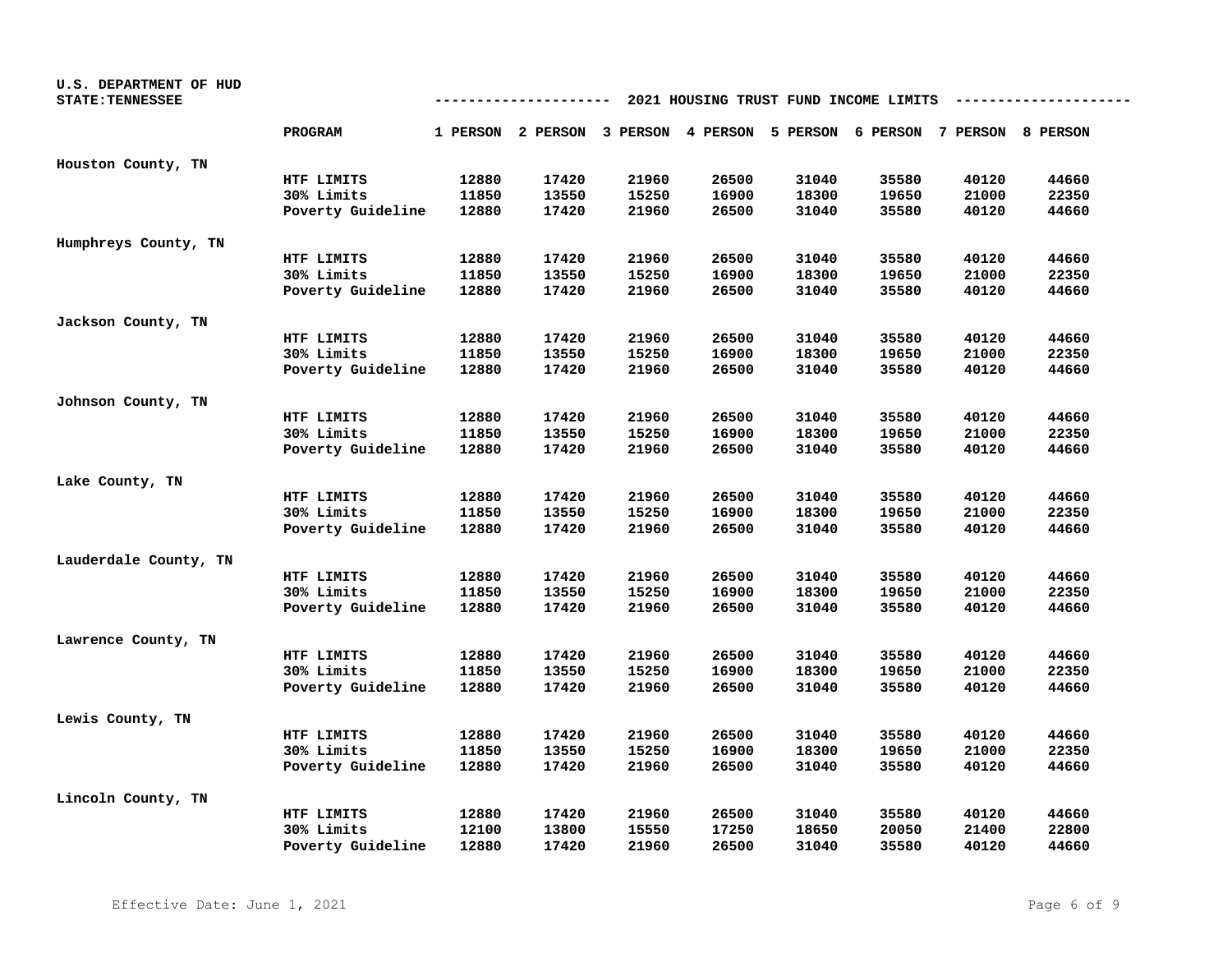| U.S. DEPARTMENT OF HUD<br><b>STATE: TENNESSEE</b> | 2021 HOUSING TRUST FUND INCOME LIMITS<br>---- |       |                                                                         |       |       |       |       |       |       |
|---------------------------------------------------|-----------------------------------------------|-------|-------------------------------------------------------------------------|-------|-------|-------|-------|-------|-------|
|                                                   | <b>PROGRAM</b>                                |       | 1 PERSON 2 PERSON 3 PERSON 4 PERSON 5 PERSON 6 PERSON 7 PERSON 8 PERSON |       |       |       |       |       |       |
| Marshall County, TN                               |                                               |       |                                                                         |       |       |       |       |       |       |
|                                                   | HTF LIMITS                                    | 12880 | 17420                                                                   | 21960 | 26500 | 31040 | 35580 | 40120 | 44660 |
|                                                   | 30% Limits                                    | 12450 | 14200                                                                   | 16000 | 17750 | 19200 | 20600 | 22050 | 23450 |
|                                                   | Poverty Guideline                             | 12880 | 17420                                                                   | 21960 | 26500 | 31040 | 35580 | 40120 | 44660 |
| McMinn County, TN                                 |                                               |       |                                                                         |       |       |       |       |       |       |
|                                                   | HTF LIMITS                                    | 12880 | 17420                                                                   | 21960 | 26500 | 31040 | 35580 | 40120 | 44660 |
|                                                   | 30% Limits                                    | 11850 | 13550                                                                   | 15250 | 16900 | 18300 | 19650 | 21000 | 22350 |
|                                                   | Poverty Guideline                             | 12880 | 17420                                                                   | 21960 | 26500 | 31040 | 35580 | 40120 | 44660 |
| McNairy County, TN                                |                                               |       |                                                                         |       |       |       |       |       |       |
|                                                   | HTF LIMITS                                    | 12880 | 17420                                                                   | 21960 | 26500 | 31040 | 35580 | 40120 | 44660 |
|                                                   | 30% Limits                                    | 11850 | 13550                                                                   | 15250 | 16900 | 18300 | 19650 | 21000 | 22350 |
|                                                   | Poverty Guideline                             | 12880 | 17420                                                                   | 21960 | 26500 | 31040 | 35580 | 40120 | 44660 |
| Meigs County, TN                                  |                                               |       |                                                                         |       |       |       |       |       |       |
|                                                   | HTF LIMITS                                    | 12880 | 17420                                                                   | 21960 | 26500 | 31040 | 35580 | 40120 | 44660 |
|                                                   | 30% Limits                                    | 11850 | 13550                                                                   | 15250 | 16900 | 18300 | 19650 | 21000 | 22350 |
|                                                   | Poverty Guideline                             | 12880 | 17420                                                                   | 21960 | 26500 | 31040 | 35580 | 40120 | 44660 |
| Monroe County, TN                                 |                                               |       |                                                                         |       |       |       |       |       |       |
|                                                   | HTF LIMITS                                    | 12880 | 17420                                                                   | 21960 | 26500 | 31040 | 35580 | 40120 | 44660 |
|                                                   | 30% Limits                                    | 11850 | 13550                                                                   | 15250 | 16900 | 18300 | 19650 | 21000 | 22350 |
|                                                   | Poverty Guideline                             | 12880 | 17420                                                                   | 21960 | 26500 | 31040 | 35580 | 40120 | 44660 |
| Moore County, TN                                  |                                               |       |                                                                         |       |       |       |       |       |       |
|                                                   | HTF LIMITS                                    | 14200 | 17420                                                                   | 21960 | 26500 | 31040 | 35580 | 40120 | 44660 |
|                                                   | 30% Limits                                    | 14200 | 16200                                                                   | 18250 | 20250 | 21900 | 23500 | 25150 | 26750 |
|                                                   | Poverty Guideline                             | 12880 | 17420                                                                   | 21960 | 26500 | 31040 | 35580 | 40120 | 44660 |
| Obion County, TN                                  |                                               |       |                                                                         |       |       |       |       |       |       |
|                                                   | HTF LIMITS                                    | 12880 | 17420                                                                   | 21960 | 26500 | 31040 | 35580 | 40120 | 44660 |
|                                                   | 30% Limits                                    | 11850 | 13550                                                                   | 15250 | 16900 | 18300 | 19650 | 21000 | 22350 |
|                                                   | Poverty Guideline                             | 12880 | 17420                                                                   | 21960 | 26500 | 31040 | 35580 | 40120 | 44660 |
| Overton County, TN                                |                                               |       |                                                                         |       |       |       |       |       |       |
|                                                   | HTF LIMITS                                    | 12880 | 17420                                                                   | 21960 | 26500 | 31040 | 35580 | 40120 | 44660 |
|                                                   | 30% Limits                                    | 11850 | 13550                                                                   | 15250 | 16900 | 18300 | 19650 | 21000 | 22350 |
|                                                   | Poverty Guideline                             | 12880 | 17420                                                                   | 21960 | 26500 | 31040 | 35580 | 40120 | 44660 |
| Perry County, TN                                  |                                               |       |                                                                         |       |       |       |       |       |       |
|                                                   | HTF LIMITS                                    | 12880 | 17420                                                                   | 21960 | 26500 | 31040 | 35580 | 40120 | 44660 |
|                                                   | 30% Limits                                    | 11850 | 13550                                                                   | 15250 | 16900 | 18300 | 19650 | 21000 | 22350 |
|                                                   | Poverty Guideline                             | 12880 | 17420                                                                   | 21960 | 26500 | 31040 | 35580 | 40120 | 44660 |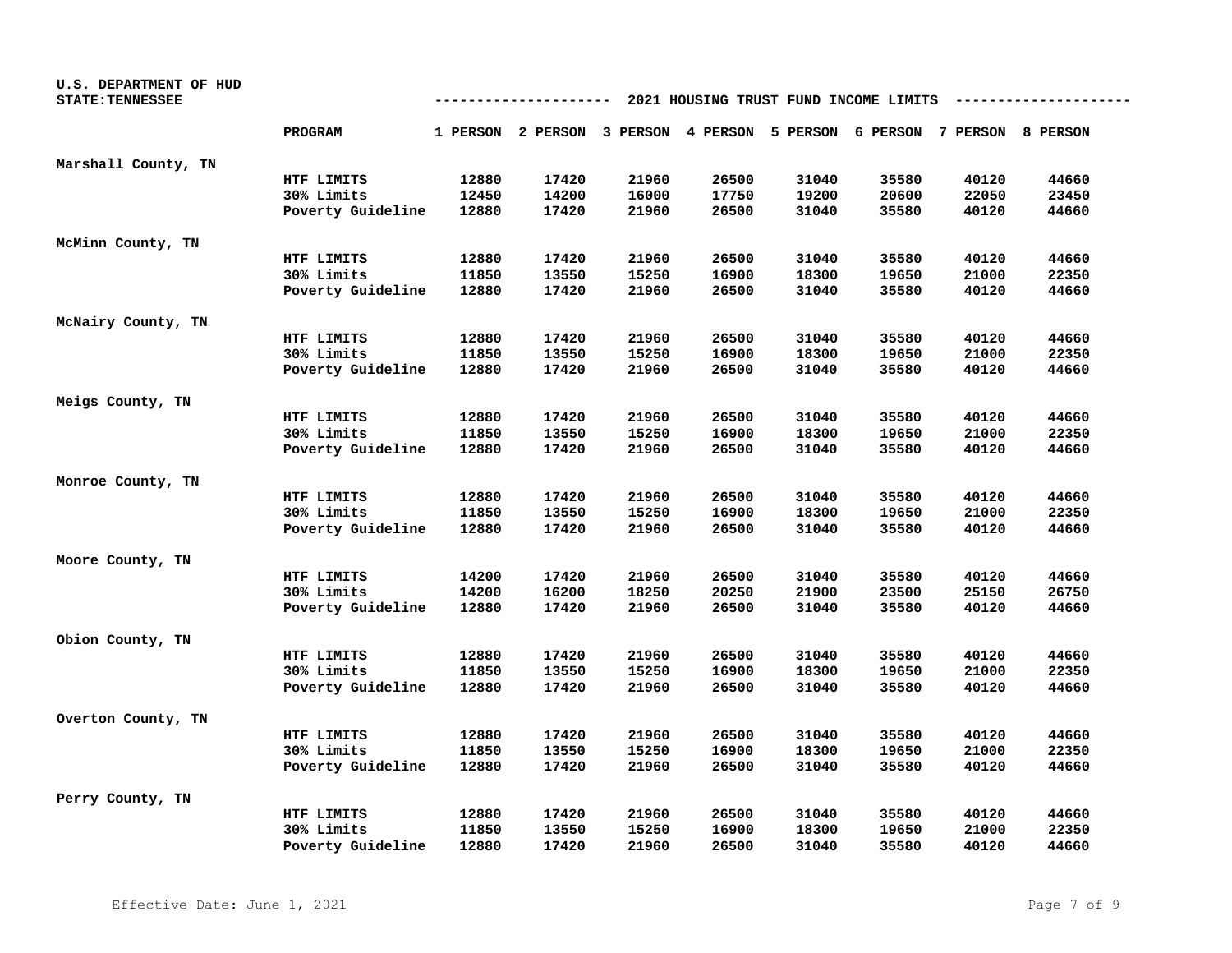| U.S. DEPARTMENT OF HUD  |                   |       |       |       |       |       |                                                                         |       |       |
|-------------------------|-------------------|-------|-------|-------|-------|-------|-------------------------------------------------------------------------|-------|-------|
| <b>STATE: TENNESSEE</b> |                   |       |       |       |       |       | 2021 HOUSING TRUST FUND INCOME LIMITS                                   |       |       |
|                         | <b>PROGRAM</b>    |       |       |       |       |       | 1 PERSON 2 PERSON 3 PERSON 4 PERSON 5 PERSON 6 PERSON 7 PERSON 8 PERSON |       |       |
| Pickett County, TN      |                   |       |       |       |       |       |                                                                         |       |       |
|                         | HTF LIMITS        | 12880 | 17420 | 21960 | 26500 | 31040 | 35580                                                                   | 40120 | 44660 |
|                         | 30% Limits        | 11850 | 13550 | 15250 | 16900 | 18300 | 19650                                                                   | 21000 | 22350 |
|                         | Poverty Guideline | 12880 | 17420 | 21960 | 26500 | 31040 | 35580                                                                   | 40120 | 44660 |
| Putnam County, TN       |                   |       |       |       |       |       |                                                                         |       |       |
|                         | HTF LIMITS        | 12880 | 17420 | 21960 | 26500 | 31040 | 35580                                                                   | 40120 | 44660 |
|                         | 30% Limits        | 12500 | 14250 | 16050 | 17800 | 19250 | 20650                                                                   | 22100 | 23500 |
|                         | Poverty Guideline | 12880 | 17420 | 21960 | 26500 | 31040 | 35580                                                                   | 40120 | 44660 |
| Rhea County, TN         |                   |       |       |       |       |       |                                                                         |       |       |
|                         | HTF LIMITS        | 12880 | 17420 | 21960 | 26500 | 31040 | 35580                                                                   | 40120 | 44660 |
|                         | 30% Limits        | 11850 | 13550 | 15250 | 16900 | 18300 | 19650                                                                   | 21000 | 22350 |
|                         | Poverty Guideline | 12880 | 17420 | 21960 | 26500 | 31040 | 35580                                                                   | 40120 | 44660 |
| Scott County, TN        |                   |       |       |       |       |       |                                                                         |       |       |
|                         | HTF LIMITS        | 12880 | 17420 | 21960 | 26500 | 31040 | 35580                                                                   | 40120 | 44660 |
|                         | 30% Limits        | 11850 | 13550 | 15250 | 16900 | 18300 | 19650                                                                   | 21000 | 22350 |
|                         | Poverty Guideline | 12880 | 17420 | 21960 | 26500 | 31040 | 35580                                                                   | 40120 | 44660 |
| Sevier County, TN       |                   |       |       |       |       |       |                                                                         |       |       |
|                         | HTF LIMITS        | 12880 | 17420 | 21960 | 26500 | 31040 | 35580                                                                   | 40120 | 44660 |
|                         | 30% Limits        | 11850 | 13550 | 15250 | 16900 | 18300 | 19650                                                                   | 21000 | 22350 |
|                         | Poverty Guideline | 12880 | 17420 | 21960 | 26500 | 31040 | 35580                                                                   | 40120 | 44660 |
| Stewart County, TN      |                   |       |       |       |       |       |                                                                         |       |       |
|                         | HTF LIMITS        | 12880 | 17420 | 21960 | 26500 | 31040 | 35580                                                                   | 40120 | 44660 |
|                         | 30% Limits        | 12150 | 13900 | 15650 | 17350 | 18750 | 20150                                                                   | 21550 | 22950 |
|                         | Poverty Guideline | 12880 | 17420 | 21960 | 26500 | 31040 | 35580                                                                   | 40120 | 44660 |
| Van Buren County, TN    |                   |       |       |       |       |       |                                                                         |       |       |
|                         | HTF LIMITS        | 12880 | 17420 | 21960 | 26500 | 31040 | 35580                                                                   | 40120 | 44660 |
|                         | 30% Limits        | 11850 | 13550 | 15250 | 16900 | 18300 | 19650                                                                   | 21000 | 22350 |
|                         | Poverty Guideline | 12880 | 17420 | 21960 | 26500 | 31040 | 35580                                                                   | 40120 | 44660 |
| Warren County, TN       |                   |       |       |       |       |       |                                                                         |       |       |
|                         | HTF LIMITS        | 12880 | 17420 | 21960 | 26500 | 31040 | 35580                                                                   | 40120 | 44660 |
|                         | 30% Limits        | 11850 | 13550 | 15250 | 16900 | 18300 | 19650                                                                   | 21000 | 22350 |
|                         | Poverty Guideline | 12880 | 17420 | 21960 | 26500 | 31040 | 35580                                                                   | 40120 | 44660 |
| Wayne County, TN        |                   |       |       |       |       |       |                                                                         |       |       |
|                         | HTF LIMITS        | 12880 | 17420 | 21960 | 26500 | 31040 | 35580                                                                   | 40120 | 44660 |
|                         | 30% Limits        | 11850 | 13550 | 15250 | 16900 | 18300 | 19650                                                                   | 21000 | 22350 |
|                         | Poverty Guideline | 12880 | 17420 | 21960 | 26500 | 31040 | 35580                                                                   | 40120 | 44660 |